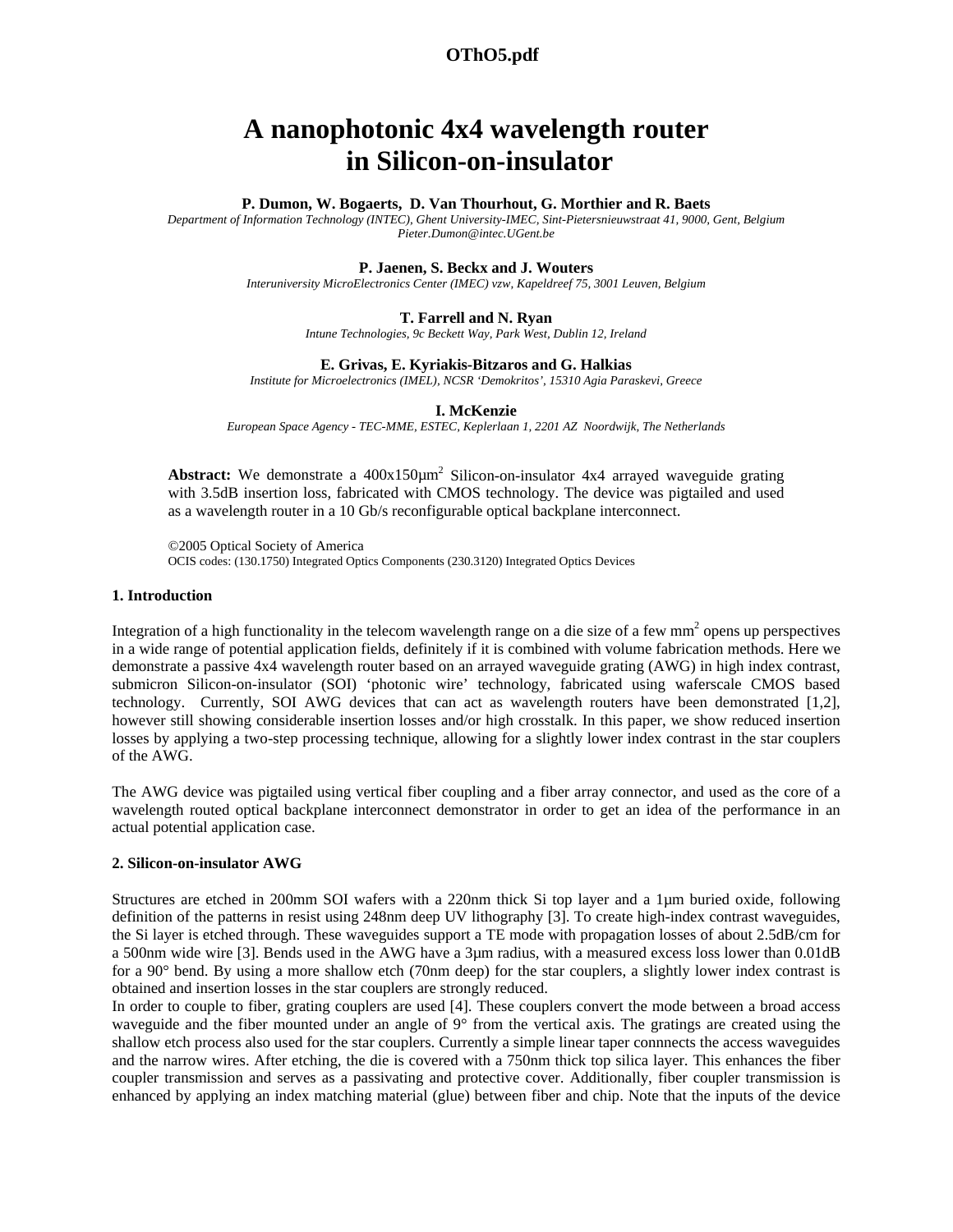# **OThO5.pdf 1720**

must be polarization controlled. A polarization diversity scheme can resolve this [5]. The fiber-to-chip insertion loss with an air gap between the fiber and top silica cladding is about 5dB (>30%) with a 3dB bandwidth of 30nm, estimated from the transmission of the shortest alignment waveguide on the chip.

Figure 1 shows the mask design, with a 300 $\mu$ m x 150 $\mu$ m AWG and 8 access waveguides with grating couplers. In the centre, additional fibre couplers and waveguides are used for alignment.



(Right) Fibre to fibre transmission of the pigtailed device, from input 3 to all outputs

# **3. Characterization and pigtailing**

Characterization and final pigtailing of the device is done with a commercially available eight-fibre array connector. This assembly consists of single-mode fibres in Silicon V-grooves with a pyrex top lid. The fibre spacing is a standard 250µm. The facets are polished under an angle of 8° and the connector is mounted under a 9° angle. Because of the resulting 1° tilt between fibre facets and sample, the connector can rest on the sample without damaging the fibre cores (or the AWG, which is much smaller than the connector). The connector is first aligned to the chip visually using on-chip markers and then actively using alignment waveguides connecting fibres two by two. Due to the large alignment tolerances of the fibre couplers [3], this first alignment is very fast. In a next step, the inplane rotational alignment and a possible tilt between connector and chip in the direction of the array are corrected for. The connector is then moved in-plane to align with the AWG access grating couplers and the connector is moved downwards. In this stadium the device can be characterized.

In order to obtain a packaged device, the connector is attached to the chip using UV-cureable glue, which also serves as an index-matching material. The connector with chip is mounted on an Aluminium plate on top of a Peltier element for temperature control. An Aluminium box serves as a housing for the component and as the thermal ground. The sample hangs in the air, with a highly conductive but still fairly long thermal path (Al+Si) between Peltier element and chip. For the next generation, a more compact packaging approach will be used.

# **4. Performance of the packaged AWG**

The AWG has a channel spacing of 250GHz and a 1THz designed free spectral range (FSR). Figure 1 shows the fibre to fibre transmission spectra from input 3 to all outputs. The actual FSR is slightly larger (1.025THz). Fibre-tofibre insertion losses are between 12.5 and 17dB depending on the route and wavelength channel. We measured the insertion loss of the actual AWG to be 3.5 dB for the best channel combination. The single fibre coupling loss is therefore about 4.5dB (compared to 5dB before gluing). The sidelobe level is around -12dB to -14dB.

Due to the strong light confinement and high index contrast, wavelength filters in SOI are rather sensitive to temperature. On the other hand, we tuned the AWG for over 1nm with a 10°C temperature change.